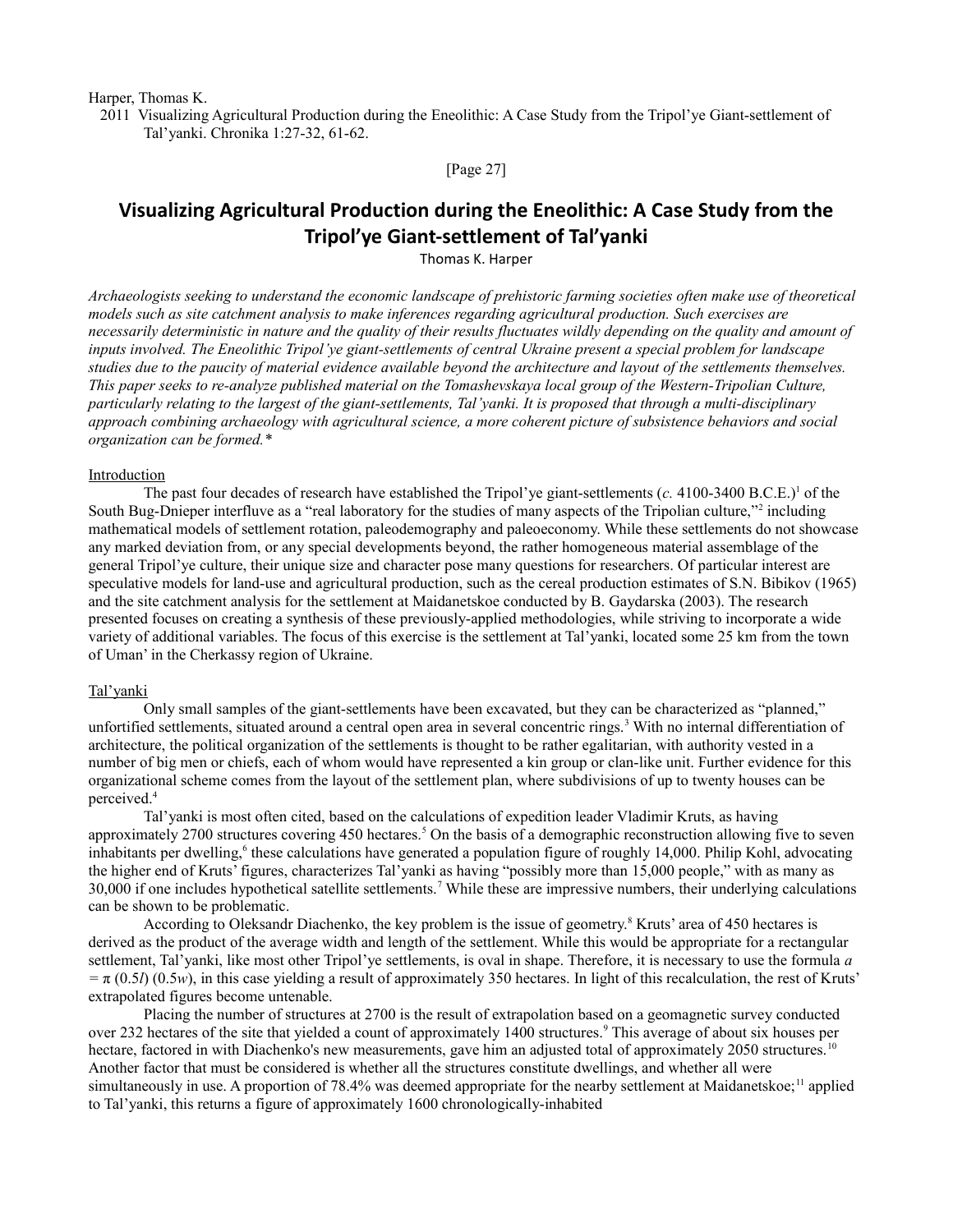#### [Page 28]

#### structures.

Analysis of the sex-age structure of human remains from the late Tripol'ye inhumation burials at Vykhvatintsy leads Diachenko to believe that, on the basis of high mortality rates, Kruts' five to seven individuals per household is possibly too high.<sup>12</sup> For the purposes of exploring as many scenarios as possible, calculations for the total population of Tal'yanki were made using averages of four to seven inhabitants per dwelling, returning a range of results from 6400 to 11,200. These calculations are tentative, and will be repeated with greater accuracy once more precise measurements can be integrated.

## Agricultural Activities

The Tripol'ye agriculturalists cultivated cereals such as barley, buckwheat, einkorn, emmer, millet, and wheat, as well as a variety of legumes and fruits (both wild and domesticated) such as plums and grapes.<sup>13</sup> While sheep, goats, cattle and pigs were tended in fairly large numbers, osteological finds of auroch, deer, elk and horse remains show that hunting still played an important role in diet supplementation. Copper and bone fish hooks and flint arrowheads attest to this as well.<sup>14</sup>

Animal husbandry formed an important part of the Tripolian economy, with cattle being the most numerous. In addition to being kept for meat and milk production, they were likely used as draft animals as well; the morphology of steer bones found at Tal'yanki attest to this, showing large muscle attachments.<sup>15</sup> Combined with the primitive ards found at the Cucuteni-Tripol'ye settlement of Novyie Ruseshty in Moldova and a clay model of bulls drawing a sledge discovered at Maidanetskoe, this provides evidence that Tripol'ye agriculturalists could have utilized animal labor extensively.<sup>16</sup> Indeed, it is hard to imagine a large, cereal-dependent population existing in the absence of this technology.

### Cereal Production

The first calculations regarding Tripolian agricultural production were published by S.N. Bibikov during the mid-1960s. Bibikov's calculations have formed the basis of much work that has come after him.<sup>17</sup> Working from a dataset compiled from sixteenth- and seventeenth-century historical accounts of crop yields, Bibikov<sup>18</sup> concluded that early farmers would have sown 131-164 kilograms of cereal per hectare for a gross yield of 655 kilograms per hectare (kg ha<sup>-1</sup>). Half of this amount would be removed due to harvesting and threshing losses, spoilage, and seed requirements for the next spring, providing a net consumable yield of 328 kg ha<sup>-1</sup>. Given a base dietary requirement of approximately 197 kilograms of grain per person per year, Bibikov calculated a per-person land use figure of 0.6 hectares.

B. Gaydarska is considerably more conservative in her estimation of cereal yields.<sup>19</sup> Citing R. Dennel and D. Webley,<sup>20</sup> she states that a gross yield of 400 kg ha<sup>-1</sup> would have been more appropriate for early agricultural societies. In her scenario the base dietary requirements are also slightly higher, at 210 kilograms of cereals per person per year. After a fifty percent reduction to account for losses, this produces a net yield of 200 kg ha<sup>-1</sup>, translating to a land requirement of about 1.05 hectares per person per year, not inclusive of the other resource needs that she later addresses.

This amount, 200 kg ha<sup>-1</sup>, is quite low; as a ratio of output to input inclusive of seed requirements for the next season, the net production (after waste) can be expressed as 2.2:1. This is analogous to marginal yield quantities from the medieval period. The historian Georges Duby states that yield ratios of 1.6:1 to 2.2:1, while poor, were not out of the ordinary for agriculturalists in medieval France and Italy.<sup>21</sup> Due to the possibility of crop failure, medieval magnates generally planned for a ratio no higher than about 1.7:1.

However, on the other side of the spectrum, based on J.Z. Titow's 1972 study of agriculture in medieval Winchester, England, Gordon Conway states that yields of 3:1 to 6:1 were more normal.<sup>22</sup> While poor yields  $(2:1 \text{ or lower})$ did occur, they were the exception rather than the rule. In light of this, it could be more reasonable to assume that Duby's "feeble productive capacity" and "abiding presence of famine"<sup>23</sup> during the medieval period were episodic calamities rather than a general trend. It is possible that the sources mentioned by Duby represent a greater desire to writing of calamities as opposed to a normal state of affairs.

It is important to note that none of these scenarios can be applied to the question of site-specific agricultural production with any large degree of confidence. A number of biological and climatological variables that dictate the growth of crops fluctuate greatly depending on the locale in question. They must be addressed with the use of a more comprehensive model than simply multiplying land area by average yield ratios. However, as a tool for informing hypotheses, this methodology of analogy should not be completely discounted. In examining the potential resource availability in the territory surrounding Tal'yanki, a range of figures will be utilized to illustrate a variety of different scenarios.

## Site Catchment Analysis

The limit for land exploitation in sedentary societies is generally defined as five to six kilometers, or roughly one hour's walk, from a habitational site.<sup>24</sup> The use of artificial units such as circles with radii based on these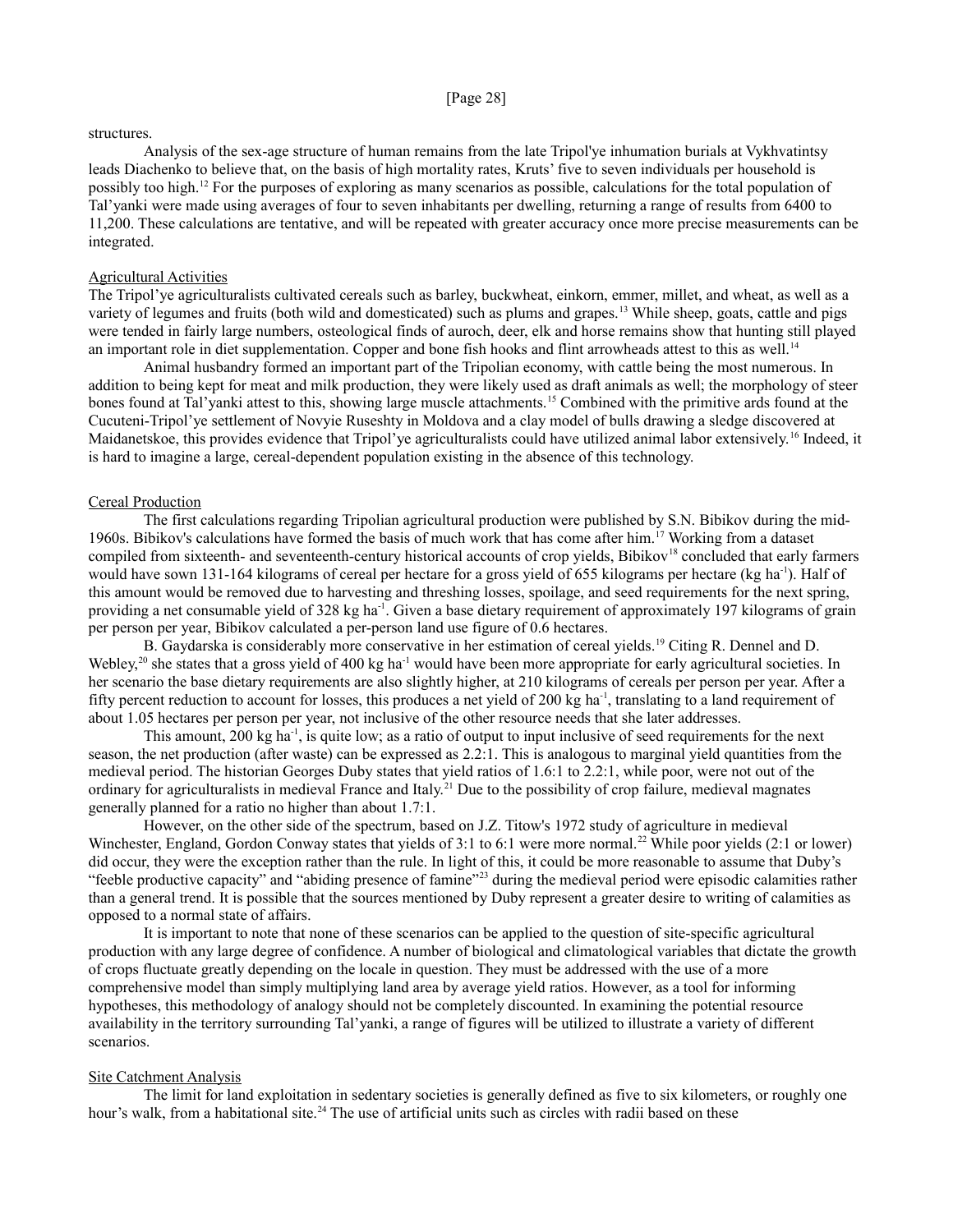## [Page 29]

figures should not be regarded as the be-all and end-all of spatial analysis.<sup>25</sup> However, they are a useful tool for estimation of possible resource procurement in the absence of clear material evidence regarding land utilization.

In her site catchment analysis of Maidanetskoe, Gaydarska utilizes circles of increasing radius from the center of the settlement, with the settlement area itself subtracted from the calculated catchment.<sup>26</sup> In preparation for replicating this methodology for analyzing Tal'yanki, two criticisms came to mind: firstly that, since the site is not circular, a circular catchment area is inappropriate; secondly, that utilizing the sparsely-populated middle of the site as a starting-point was inappropriate for most of the settlement's population, which would have lived in the dense outer rings. Thus, the resulting catchment analysis of Tal'yanki has an oval catchment area and is exclusive of the site itself (fig. 1; table 1).

Gaydarska takes a very comprehensive approach, computing spatial requirements for not only arable land, but also fallow territory, pasture lands, and "natural resource" zones, which would have provided territory for limited hunting and fuel wood harvesting.<sup>27</sup> However, her differentiation between fallow territories and dedicated pasture land may needlessly inflate the land requirements. The presence of livestock is taken into account in the analysis for Tal'yanki, as well as the figures for natural resource zones, but fallow land is deducted and assumed to have doubled as grazing territory for herds.

This analysis for Tal'yanki (table 2), depending on one's view of possible population sizes and net cereal yields, can be interpreted as either contradicting or supporting the necessity for hierarchical social organization and satellite settlements. However, given the author's position on reasonable yield levels (preferring Bibikov's figures, if not higher), it is stressed that a population level of 6400-8000 is a preferable interpretation, utilizing land resources that are available within a five to six kilometer radius of the settlement boundary.

## Depletion of Soils

The environmental impact of the giant-settlements is conventionally estimated to have been severe, with soil nutrients completely exhausted from intensive agricultural cultivation and woodland area reduced by eighty percent over a fifty year period.<sup>28</sup> Shifting settlement patterns are attributed to ecological destruction wrought by intensive agricultural activities, with an anthropogenic environmental crisis ultimately contributing to the downfall of the Tripol'ye culture in the South Bug-Dnieper interfluve.<sup>29</sup> However, what is the scientific basis for this line of reasoning? Throughout history, the black earth soils (chernozem) of Ukraine have been an agricultural boon, earning it the epithet "bread basket of Europe." It is a testament to the productivity of these soils that they continue to be highly prized for cereal production in the present day.<sup>30</sup>

Agricultural scientists have conducted numerous crop trials over the past two centuries, some lasting several decades.<sup>31</sup> The usual focus of these studies is to determine the long-term affects of various modern agronomic inputs that are irrelevant to the study of Eneolithic farming, such as inorganic fertilizers. However, the performance of control treatments from modern trials is very useful not only for examining production figures, but also the effects of soil nutrient depletion over a long timescale.

One such example is control treatment 21 of the Ivanovice Crop Rotation Experiment, begun in the eastern Czech Republic in 1956. This study was conducted on black earth soils that are roughly analogous to the chernozemic soil of the South Bug-Dneiper interfluve. Over the course of five decades (1956-2006), winter wheat yields from this treatment increased from 3.6 to 4.2 t ha<sup>-1</sup>, despite an inexorable drop in soil nutrient availability.<sup>32</sup> This was attributed to improved plant genetics over the course of the study. It is also worth noting that while nutrient concentrations tested significantly lower in 2006 than they had at the project's start, the levels of soil nitrogen (N), phosphorous (P), potassium (K) and magnesium (Mg) were still within a very productive range.<sup>33</sup>

The Magruder Plots, a winter wheat fertility study that has been in continuous operation since 1891 at the Oklahoma State University, are another example.<sup>34</sup> Unlike the ICRE study, the Magruder Plots are not rotated, and thus provide data on monoculture cropping. Even under these conditions, which are generally seen as anathema to responsible field management, it took seventy years for a nutrient-limited growth response to be perceived.<sup>35</sup>

E. Kunzová and M. Hejcman state in their analysis of the ICRE study that archaeological theories regarding population shifts due to the soil nutrient depletion of chernozemic soils are very unlikely.<sup>36</sup> In this regard, perhaps archaeologists have overextended themselves through over-reliance on behavioral assumptions and qualitative comparisons. Site context is everything with regards to predicting environmental impacts, and efforts should be made to simulate early agricultural practice quantitatively.

#### Mathematical Modeling

Several models exist to simulate crop growth and study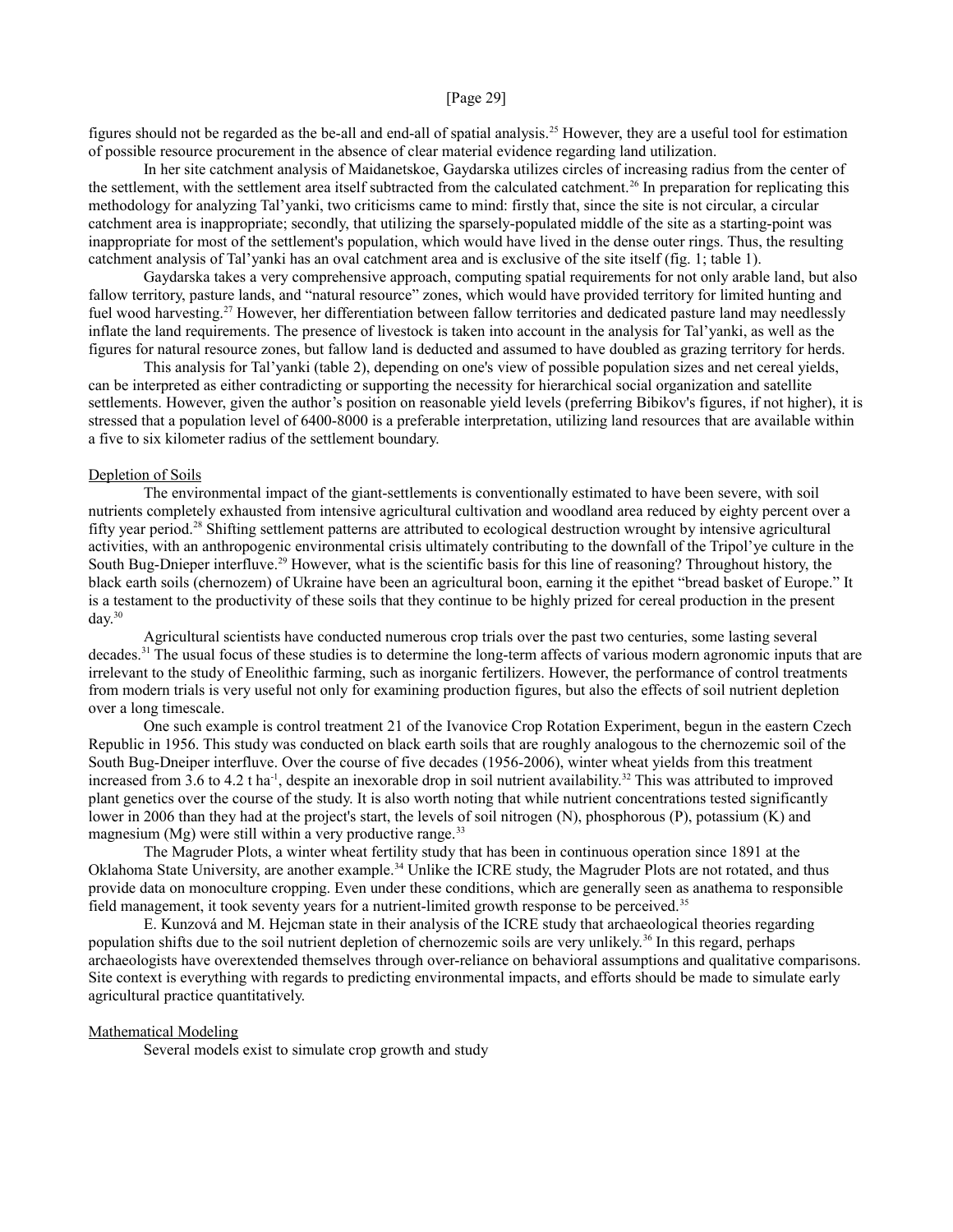## [Page 30]

the environmental and economic impacts of agricultural production. They can be configured to take into account nutrient availability and precipitation limitations, and are generally tailored to a region-specific context. Although output is easy to obtain, the success of studies such as these is contingent on the input of accurate data reflecting regional patterns of environment and biology,  $37$  as well as the element of human behavior.

Studies of inorganic fertilizer application suggest that the growth response of crops is directly correlated with nutrient availability, conforming to a predictable regression.<sup>38</sup> Long-term studies that have addressed nutrient depletion scenarios, such as ICRE and the Magruder Plots, also show similar trends in the inverse.<sup>39</sup> It seems feasible to adapt these regression models to problems of Eneolithic agricultural production, but there are many variables that must be adequately addressed before proceeding:

- 1. Base nutrient availability; utilizing soil testing, site-specific baseline levels for important macronutrients (N, P, and K) must be established for relevant stratigraphic horizons.
- 2. Presence and predominance of cultivars; the prevalence of relevant crops must be established to determine nutrient requirements, yield quantities, and dietary information.
- 3. Climactic data; together with geomorphology and paleoclimate specialists, figures for mean seasonal temperatures and precipitation must be established, as these variables greatly affect the maturation of crops.
- 4. Human behavior; the study must take into account several scenarios regarding agricultural practices and management behaviors. Among these are the types of fallow cycles and crop rotations undertaken (if any), harvesting behaviors, coefficients for harvesting, threshing and storage efficiency, and analysis of site catchment and resource availability.

The end result of this line of inquiry could either involve the use of a preexisting model, or it could necessitate the construction of a dedicated model for archaeological applications. Nothing short of experimental research into the on-site production of ancient cultivars over the course of many years would yield thoroughly testable results. However, in the absence of such it is at least important to improve upon current speculative methods.

## Conclusion

When so much of the scholarship regarding the agricultural landscape of Tripol'ye farming communities is built upon layers of theoretical inference, it is necessary to deconstruct the methodologies involved in constructing these layers. From recalculations of settlement size to well-informed spatial analysis and mathematical modeling, a more coherent picture of life at Tal'yanki and other settlements can be formed. Instead of questioning how the residents of the giantsettlements could have lived in such a crowded manner in settlements as populous as 14,000 individuals, perhaps it is more pertinent to question the assumptions that have guided research until now. In other words, lacking clear data as to *why* the people of Tal'yanki lived in the manner that they are assumed to have lived, perhaps it is also worth questioning *whether* they lived in this way.

The 2011 field season will offer opportunities to further explore the topics introduced here. It is hoped that through the acquisition of quantitative data such as soil nutrient concentrations and the performance of spatial analysis, a clearer picture of life at the giant-settlements can be crafted. Few fields have such far-reaching social and political ramifications as agriculture, especially when the feasibility of entire settlement systems is predicated upon its sustainability and consistency.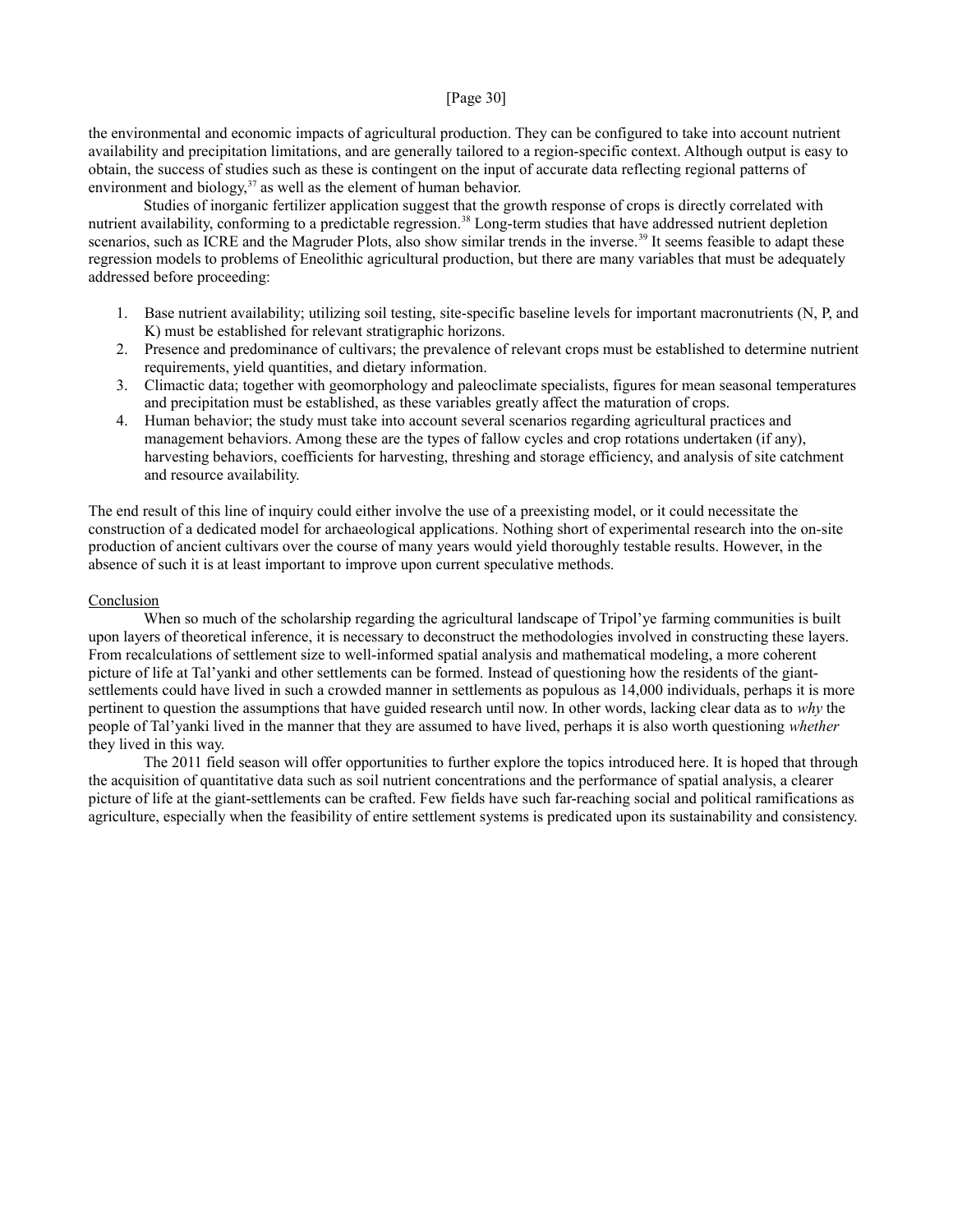#### [Page 31]

### **REFERENCES**

Chisholm, M. 1968. *Rural Settlement and Land Use: an Essay in Location*. Chicago: Aldine Publishers.

- Dennell, R., and D. Webley. 1975. "Prehistoric Settlement and Land Use in Southern Bulgaria." In *Paleoeconomy*, edited by E.S. Higgs, 97-109. Cambridge: Cambridge University Press.
- Diachenko, O.V. Forthcoming. "Settlement Systems of the West Tripol'ye Culture in the South Bug and Dnieper Interfluve: Formation Problems."
- Gaydarska, B. 2003. "Application of GIS in Settlement Archaeology: an Integrated Approach to Prehistoric Subsistence Strategies." In *Tripolian Settlement-Giants: The International Symposium Materials*, 212-16. Kiev: Korvin Press.
- Kohl, P. 2002. "Archaeological Transformations: Crossing the Pastoral/Agricultural Bridge." *Iranica Antiqua* 37:151-90.
- Kohl, P. 2007. *The Making of Bronze Age Eurasia*. Cambridge: Cambridge University Press.
- Kruts, V. A. 1989. "K istorii naseleniya tripolskoi kultury v mezhdurechye Yuzhnogo Buga i Dnepra." In *Pervobytnaya arkheologia*, edited by S.S. Berezanskaya, 117-32. Kiev: Naukova Dumka.
- Kruts, V.A. 2008a. "Giant-settlements of the Tripolian Culture." In *Tripolye Culture in Ukraine: the Giant-Settlement of Talianki*, edited by A.G. Korvin-Piotrovskiy and F. Menotti, 42-8. Kiev: K-P Press.
- Kruts, V.A. 2008b. "Giant-settlement of Talianki." In *Tripolye Culture in Ukraine: the Giant-Settlement of Talianki*, edited by A.G. Korvin-Piotrovskiy and F. Menotti, 57-70. Kiev: K-P Press.
- Kunzová, E., and M. Hejcman. 2009. "Yield Development of Winter Wheat Over 50 Years of FYM, N, P and K Fertilizer Application on Black Earth Soil in the Czech Republic." *Field Crops Research* 111:226-34.
- Lana, R.P. 2008. "Plants Responses to Nutrients Follow the Saturation Kinetic Typical of Enzyme Systems: Biological, Economical and Environmental Implications." *OnLine Journal of Biological Sciences* 8(1):19-24.
- Mantel, S., and V.W.P. van Engelen. 1997. *The Impact of Land Degradation on Food Productivity Case Studies of Uruguay, Argentina and Kenya*. Vol. 1: *Main Report*. Wageningen: International Soil Reference and Information Centre.
- Mullen, R.W., K.W. Freeman, G.V. Johnson, and W.R. Ruan. 2001. "The Magruder Plots Long-Term Wheat Fertility Research." *Better Crops* 85(4):6-8.
- Roper, D.C. 1979. "The Method and Theory of Site Catchment Analysis: A Review." In *Advances in Archaeological Method and Theory*. Vol. 2, edited by M.B. Schiffer, 119-40. New York: Academic Press.
- Videjko, M.Y. 1996. Grosssiedlungen der Tripol'e-Kultur in der Ukraine. *EurAnt* 1:45-80.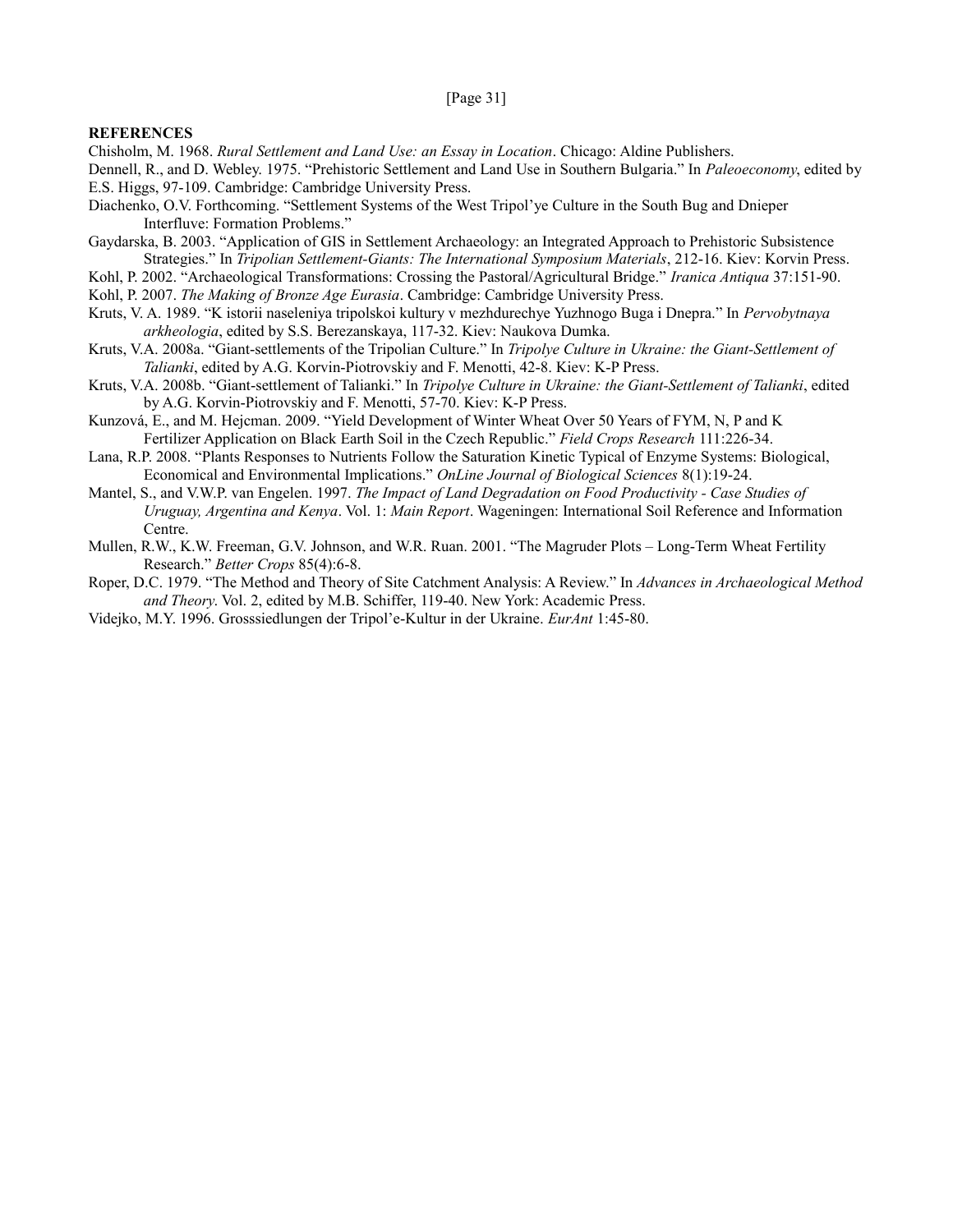<sup>∗</sup>The author would like to thank Oleksandr Diachenko, visiting scholar from the Institute of Archaeology at the National Academy of Sciences of Ukraine, for kindly providing him with unpublished materials, as well as for many hours of instruction and discussion. He would also like to thank his father, Dr. Jayson Harper of the Pennsylvania State University, for answering questions related to crop production modeling. Personal communication with Diachenko, January 11, 2011. Kohl (2002, 153), drawing on Videjko (1996, 53), gives a range of *c.* 4200-3600 B.C.E. There is some disagreement on the area required for a site to be branded a "giantsettlement;" Videjko interprets early sites larger than 30 ha as being formative giant-settlements. Kruts 2008a, 47. Kohl 2007, 44. Kohl 2007, 44. Kruts 2008b, 58. Kruts 2008a, 46. Kohl 2007, 44. Diachenko (forthcoming). Kruts 2008b, 58. 10 Personal communication with Diachenko, December 19, 2010. Diachenko (forthcoming, 7). 12 Personal communication with Diachenko, December 19, 2010. Kohl 2007, 44. Kohl 2007, 45. Videjko 1996, 70. Kohl 2007, 45. See Kruts 1989; Videjko 1993; Gaydarska 2003. Bibikov 1965, 53. Gaydarska 2003, 212. Dennel and Webley 1975, 106. Duby 1978, 28. Conway 1987, 107-108. Duby 1978, 29. Chisholm 1968, 131. Roper 1979, 124. Gaydarska 2003, 214. Gaydarska 2003, 214. Kruts 2008a, 47. Kohl 2007, 45. The Tripol'ye stratigraphic horizon underlies much of the chernozemic layer and Tal'yanki, as it does at other settlements. At this level, the soil is less humic in composition and soil nutrient availability in the Eneolithic soil was likely less than its modern counterpart. Testing is needed to establish the scope of these differences. Kunzová and Hejcman 2009, 227. Kunzová and Hejcman 2009, 227. Kunzová and Hejcman 2009, 229. Mullen et al. 2001, 6. Mullen et al. 2001, 8. Kunzová and Hejcman 2009, 232. Mantel 1997, 13-14. Lana 2008, 20-23.

Kunzová and Hejcman 2009, 229; Mullen et al. 2001, 7.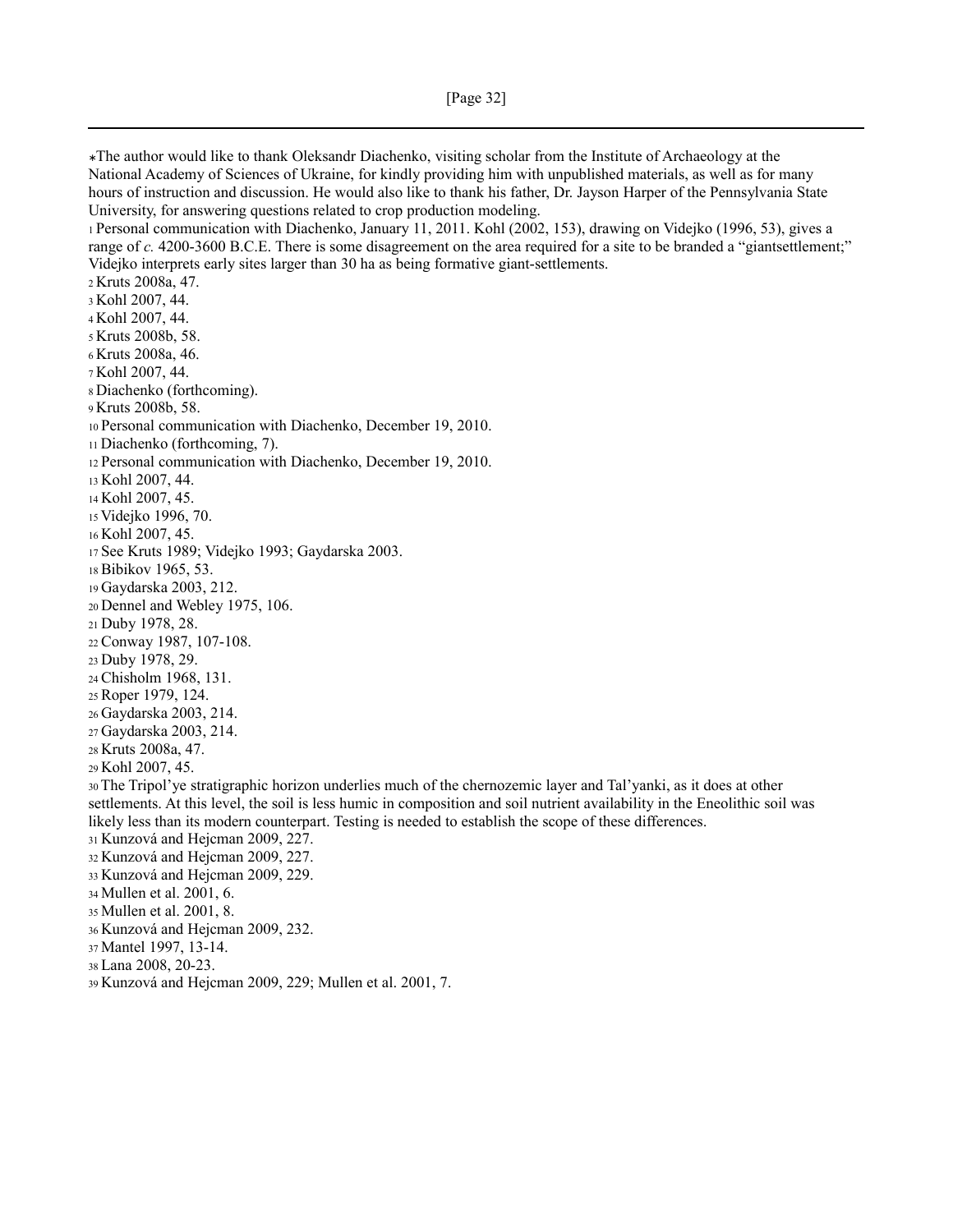## [Page 61]



**Figure 10:** Representation of the Tal'yanki giant-settlement (red) with a five-kilometer site catchment radius (green) in relation to nearby settlements.

| <b>Distance from Site (km)</b> | Length (km) | Width (km) | <b>Total Area Excluding Site (ha)</b> |  |
|--------------------------------|-------------|------------|---------------------------------------|--|
|                                |             | 1.5        |                                       |  |
|                                |             | 3.5        | 1024                                  |  |
|                                |             | 5.5        | 2674                                  |  |
|                                |             | 7.5        | 4951                                  |  |
|                                | 11          | 9.5        | 7857                                  |  |
|                                | 13          | 11.5       | 11392                                 |  |
|                                | 15          | 13.5       | 15554                                 |  |
|                                | 17          | 15.5       | 20345                                 |  |

**Table 1:** Available land area defined by 1 km intervals from the site boundary.